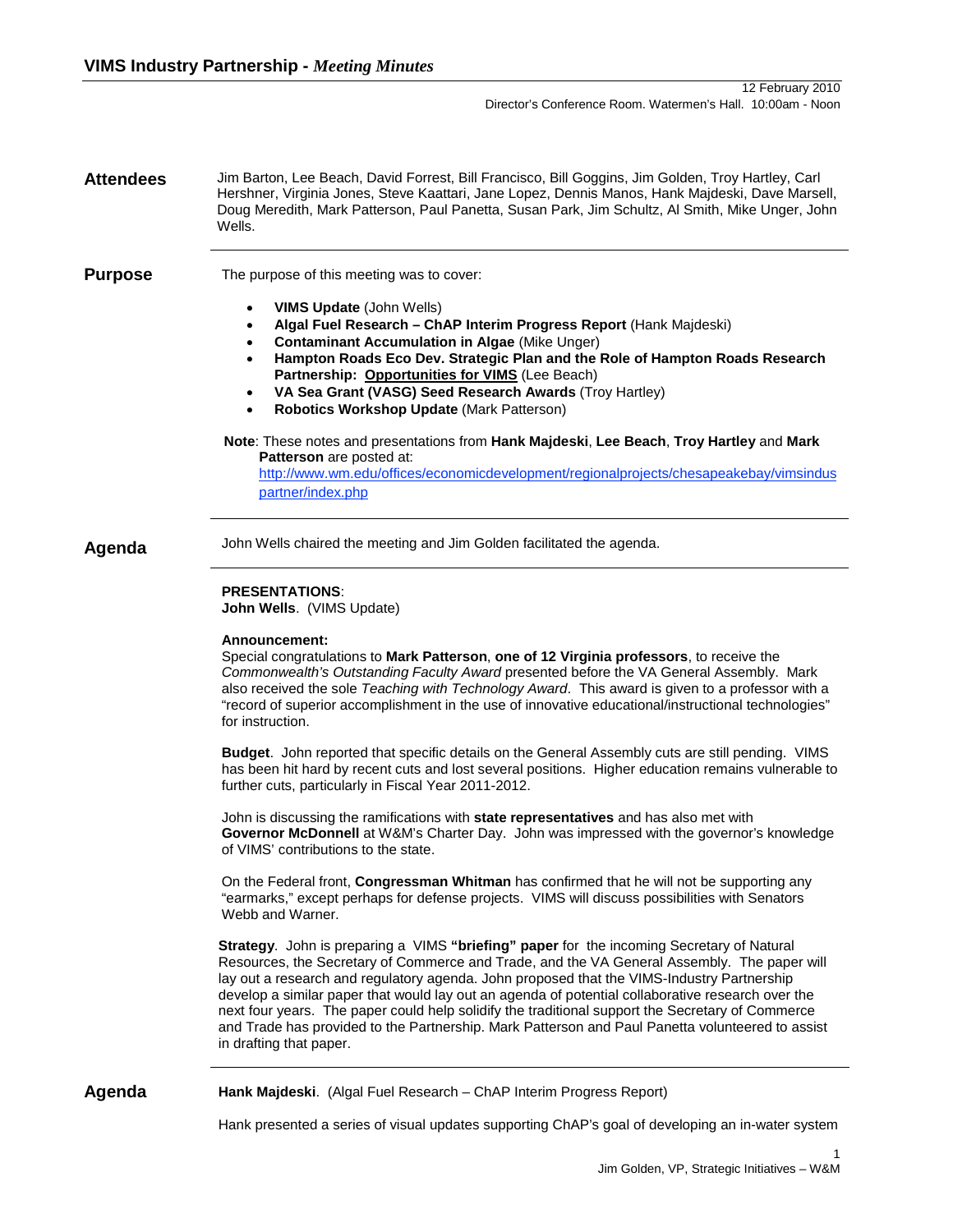designed to cultivate and harvest algae.

# **Agenda**, cont. **PRESENTATIONS**:

**Hank Majdeski**. (Algal Fuel Research – ChAP Interim Progress Report) cont.

One focus has been the design of the screens. One of the interesting research discoveries showed that the **oil content** found in the algae studied is **lower than** expected and that there was **higher** potential for Omega 3 and butanol. Hank showed photos of the VIMS Floway in the York River Boat Basin, the VIMS All-Terrain Unit (Scrubber), comparisons of 2D and 3D algae screens prior to harvest, and boat basin screens showing growth activity.

**Potential Applications**. A draft of Chesapeake Bay Executive Order 13508 would require sharp reductions in phosphorus and nitrogen. A 3,000 acre land-based system has the capability to approach the target levels by retrieving annually from the Bay **1.2 million lbs. of prosperous** and **8.6 million lbs. of nitrogen**. It would also increase oxygen and reduce hypoxia.

**Other algae initiatives** are being considered: two in Maryland, and others at Jamaica Bay, a Potomac River generating plant in Alexandria, Fort Eustis, Hopewell and Fort Eustis. Funding is being sought for a project with the Constellation Energy, C.P. Crane Station located in Baltimore, Maryland. That project could combine 1-3 or more acres on land, some in-water cultivation, and onsite generation of biodiesel, essentially providing a proof of concept. Hank noted the potential for a number of small sites at key locations around the Bay and the need to model the optimal locations. Dennis Manos highlighted the potential national security links in providing fuel for mobile units.

**Next Steps.** Complete progress report for Statoil. Push for funding for the Constellation Project. Consider development of larger, perhaps 100-acre sites.

**Mike Unger**. (Contaminant Accumulation in Algae)

Mike gave a brief update of his ongoing research on the ability of algae to capture contaminants. Preliminary results suggest that algae are very efficient in reducing and degrading some contaminants such as tri-butal tin. There may, however, be some issues related to the concentrations of the contaminants in the algae.

**Next Step**. Mike will report further findings as the research continues.

**Lee Beach.** (Hampton Roads' Comprehensive Eco Dev Strategic Plan (CEDS) and the Role of Hampton Roads Research Partnership: Opportunities for VIMS)

**Background**. Lee discussed the CEDS strategic plan, titled Vision Hampton Roads. The public comment period will be complete at the **end of February 2010**. Currently there are three main economic drivers in Hampton Roads - **tourism**, the **Port**, and the **military** (representing 50% of HR revenues). The plan identifies a fourth component as **opportunities** including technologybased businesses, medical organizations, banking, finance and energy. The plan proposes a new organization named **"Innovate Hampton Roads"** to promote expansion in those **opportunities**. The Hampton Roads Research Partnership would transition into "Innovate Hampton Roads," which would include participation by business and government as well as universities and federal laboratories. The organization would include an expanded set of cluster groups focused on particular technologies as well as an "IdeaWorks" organization to promote innovation and incubation. "Innovate Hampton Roads" would come under the Hampton Roads Partnership umbrella.

**Note**: The CEDS plan, entitled *Vision Hampton Roads,* is online at **VisionHR.com**.



**Proposed Org Chart**.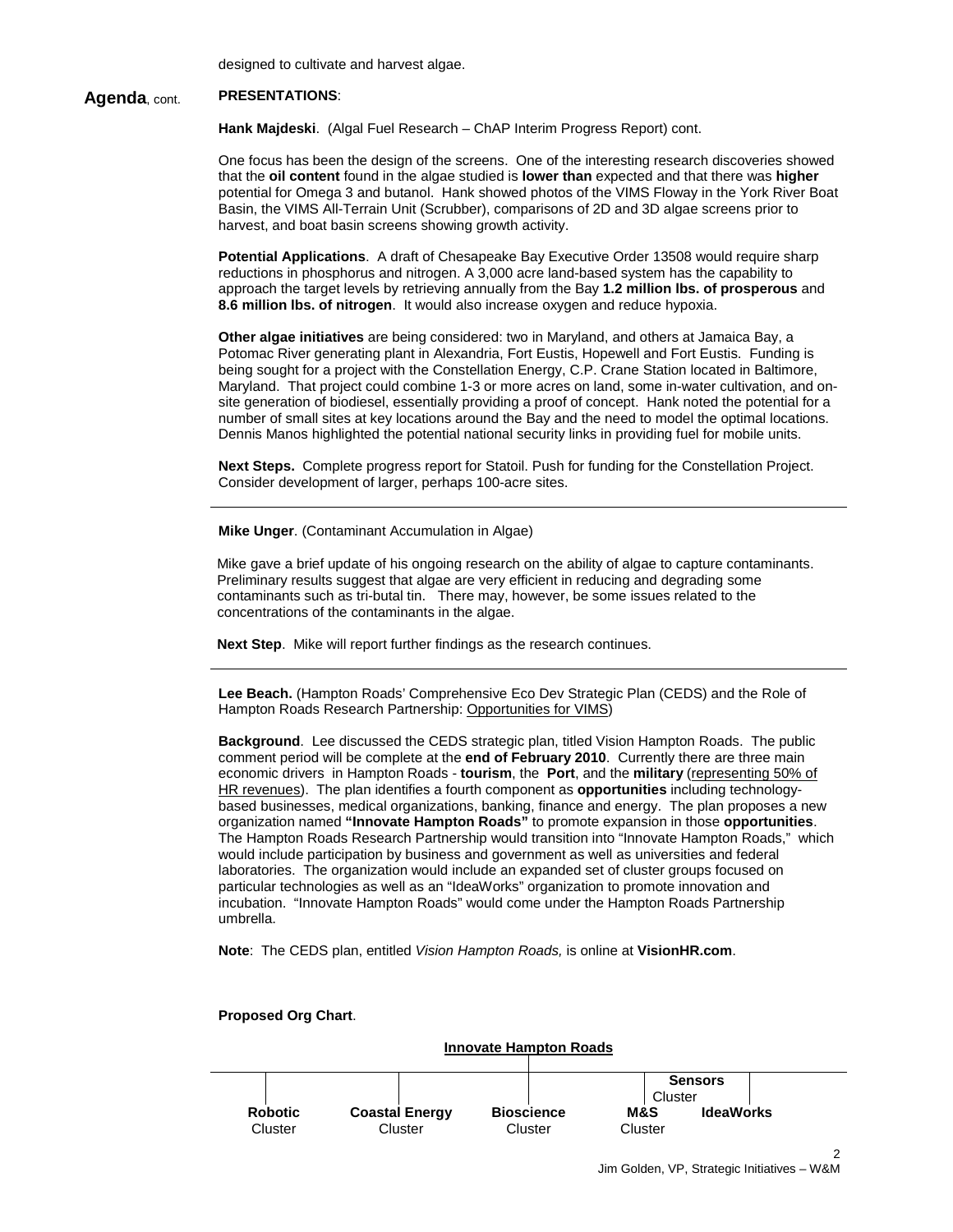# **Agenda**, cont. **PRESENTATIONS**:

**Lee Beach.** (Hampton Roads' Comprehensive Eco Dev Strategic Plan (CEDS) cont.

**Implications**. Lee stated that not only universities, but HR corporations would lead this effort and that he sees the VIMS Industry Partnership easily evolving into this proposed model.

**Dennis Manos** asked if core funding sources had been identified for IHR. Lee explained that regional funding would be expected to come from the participating groups, foundations, etc.

**Jim Golden** reminded the Partnership attendees that many of the ideas already helping link industries and labs into partnerships (especially to establish cluster groups) has been a result of the VIMS Industry Partnership's input. He also noted that the CEDS material could be very useful in supporting VIMS/W&M and business grant requests by developing the links between any proposal and the regional economic development strategy. We will not have to draft that material for every proposal, but we can instead refer to the appropriate sections of the CEDS plan on line.

**Next Steps.** As a regional goal, Lee felt sorting and integrating resources to identify energy issues needs to come first.

**Troy Hartley**. (Virginia Sea Grant's (VASG) Seed Research Awards)

Troy explained that Sea Grant is a national network (administered through NOAA), of 32 universitybased programs that work with coastal communities. It supplies science-based information to citizens, businesses, educators, resource managers and policy makers dealing with the well-being of coastal and marine ecosystems and the communities they serve. Sea Grant has 26 affiliated staff at VIMS and Virginia Tech.

#### **VASG Funding Focus Areas:**

- Safe and sustainable seafood
- Healthy coastal and ocean ecosystems
- Sustainable and resilient coastal communities
- Coastal and ocean literacy

**VASG 2010 Strategic Plan**. Will be issuing **two RFPs in 2010**. The first RFP is a one-year pool of **\$650,000** to start in 2/11. That will be divided among larger awards of up to \$120K and smaller seed awards of up to \$40K. Pre-proposals are due by March 15. VASG's second RFP will be issued in January 2011 for a two-year cycle.

**Mark Patterson**. (Robotics Workshop Update) **Workshop**: *Hampton Roads Technology Cluster Workshop.* January 25-26, 2010.

**Goal**. This technology cluster workshop was **to help bring high technology jobs to Hampton Roads** in the area of robotics for port and harbor security. This is one of three national clusters designated by the White House last fall.

**Attendees included** small business, representatives from the Office of Defense, congressional representatives, academia, Langley, and NASA.

The workshop panels focused on unmanned systems and enhancing sensors. **Mike Unger** and **Steve Kaattari** were on two of these panels.

Mark explained that a robotics cluster is "place-based" and similar cluster activity is underway in Hawaii and Michigan. The **Department of Defense** is especially interested because **1 million tons of unexploded ordinances** can be found in both the Michigan and Chesapeake Bays. These robotic vehicles can help to remove this dangerous debris.

**Next Steps**. Create a business plan for the cluster and seek funding,